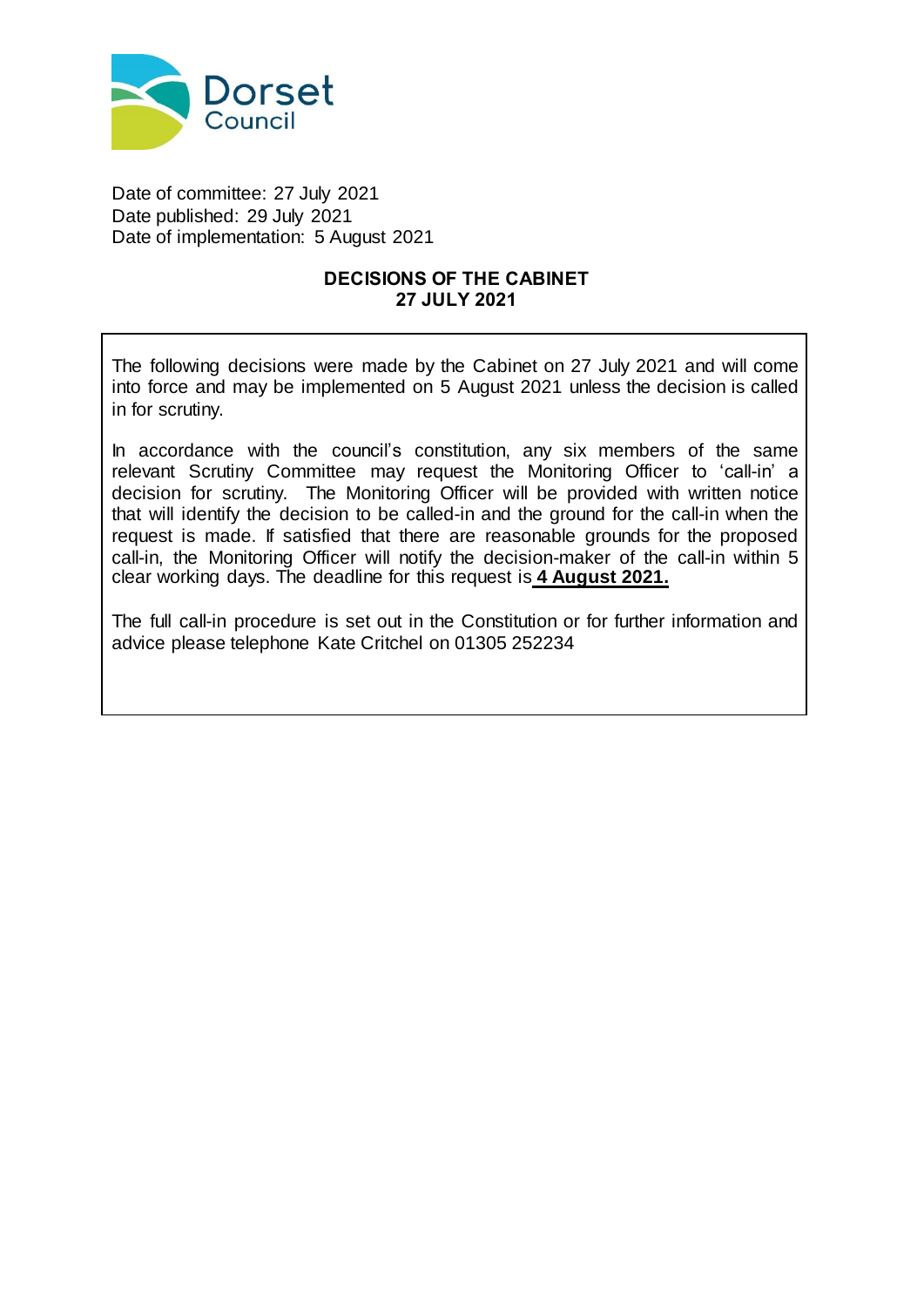## **6 DORSET COUNCIL BUDGET QUARTERLY PERFORMANCE REPORT - Q1**

Cabinet noted: -

- (a) the Senior Leadership Team's forecast of outturn for the Council at the end of Qtr1 including progress of the transformation and tactical savings incorporated into the budget.
- (b) the size of the capital programme for 2021/22 including the slippage from previous years and the work taking place to review this position.
- (c) the opening position for the Medium-Term Financial Plan (MTFP) refresh and the budget timetable headlines.
- (d) the budget movements (virements) as set out within report.

### **7 LOW CARBON DORSET GRANT PAYMENTS OVER £500,000**

### **Decision of the Portfolio Holder for Highways, Travel and Environment**

- (a) That Low Carbon Dorset can issue a grant award letter for £1,500,000 to the Canford Renewable Energy project that has been approved by the Low Carbon Dorset Grants Panel and Board, given that the value is over the £500,000 threshold for Executive Director decision, be agreed
- (b) That, following any future decision by the Low Carbon Dorset grants panel and board to award grants over the key decision threshold of £500k, agreement to make any such award be delegated to the Executive Director for Place after consultation with the relevant portfolio holders. Any use of this proposed recommendation would be exercised transparently, being publicised in advance in the forward plan and afterwards in decision notices published on the Council's website.

Decision - [Low Carbon Dorset Grant payments Over £500,000 -](http://do-modgov.wdwp.local/ieDecisionDetails.aspx?ID=665) Dorset Council [\(wdwp.local\)](http://do-modgov.wdwp.local/ieDecisionDetails.aspx?ID=665)

### **Reason for the Decision:**

The Low Carbon Dorset grant fund and the method by which grants are paid out by Dorset Council and claimed back from the European Regional Development Fund has already been agreed by the predecessor Dorset County Council Cabinet. When the Low Carbon Dorset programme is successfully completed it will be cost neutral to Dorset Council. However, Cabinet is required to approve all key decisions with financial consequences of £500,000 or more.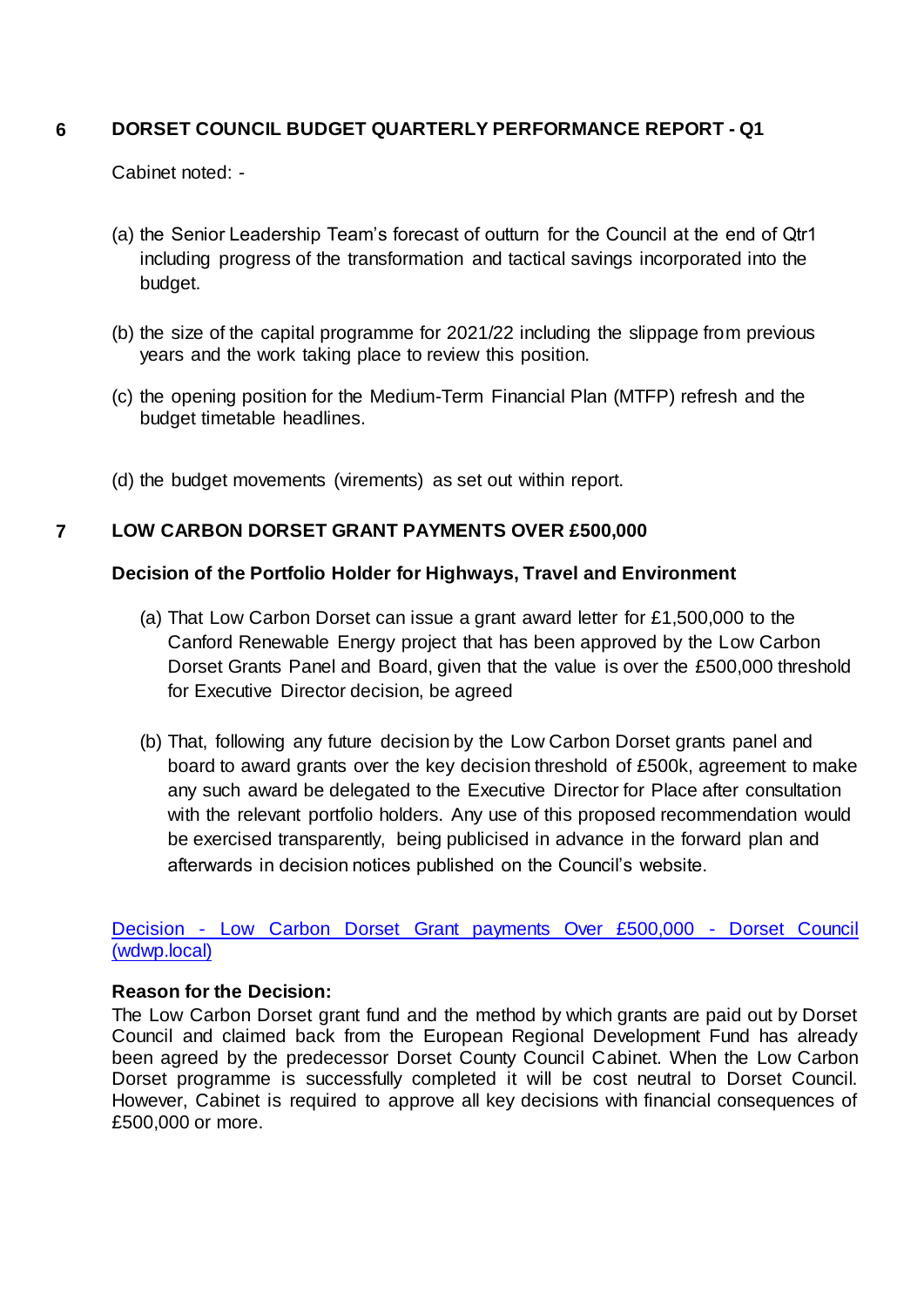### **8 OFFICER DELEGATION DECISION FOR PROCUREMENT OF GIGABIT HUB CONNECTIVITY IN RURAL DORSET (GHCIRD)**

### **Decision of the Portfolio Holder for Corporate Development and Change**

- (a) That the decision for contract award, following conclusion of the procurement process, be delegated to Cllr Peter Wharf as Portfolio Holder, after consultation with Aidan Dunn, Executive Director – Corporate Development.
- (b) That the decision to enter into the necessary subsequent grant agreements with Building Digital UK (BDUK), which is part of the Department for Digital, Culture Media and Sports (DCMS) to delivery this programme of activity, be agreed and delegated to Cllr Peter Wharf as Portfolio Holder, after consultation with Aidan Dunn, Executive Director – Corporate Development.

Decision - [Officer delegated decision for procurement of Gigabit Hub Connectivity in Rural](http://do-modgov.wdwp.local/ieDecisionDetails.aspx?ID=666)  Dorset (GHCiRD - [Dorset Council \(wdwp.local\)](http://do-modgov.wdwp.local/ieDecisionDetails.aspx?ID=666)

### **Reason for the decision:**

To enable the GHCiRD (BDUK) project to complete due diligence, grant agreement, contract award and finalisation which will facilitate the quickest possible deployment by December 2022

### **9 ASSET TRANSFER POLICY**

### **Decision of the Portfolio Holder for Economic Growth, Assets and Property**

- (a) That the Asset Transfer Policy relating to the transfer of Council owned property assets of both Low and High Value to Town & Parish Councils together with Voluntary and Community based (third sector) organisations, be agreed
- (b) That authority be delegated to the Portfolio Holder for Economic Growth, Assets and Property and the Portfolio Holder for Customer Services & Communities when acting in agreement with each other the authority to determine and approve all such transfers including those decisions that amount to key decisions.

*Prior notice will be given in the forward plan for any proposal relating to a transfer amounting to a key decision albeit that the two portfolio holders are identified as the decision makers instead of Cabinet.*

### Decision - Asset Transfer Policy - [Dorset Council \(wdwp.local\)](http://do-modgov.wdwp.local/ieDecisionDetails.aspx?ID=663)

# **Reason for the decision:**

Dorset Council recognises that the devolution of assets to local communities, particularly to town and parish councils and voluntary and community based organisations (third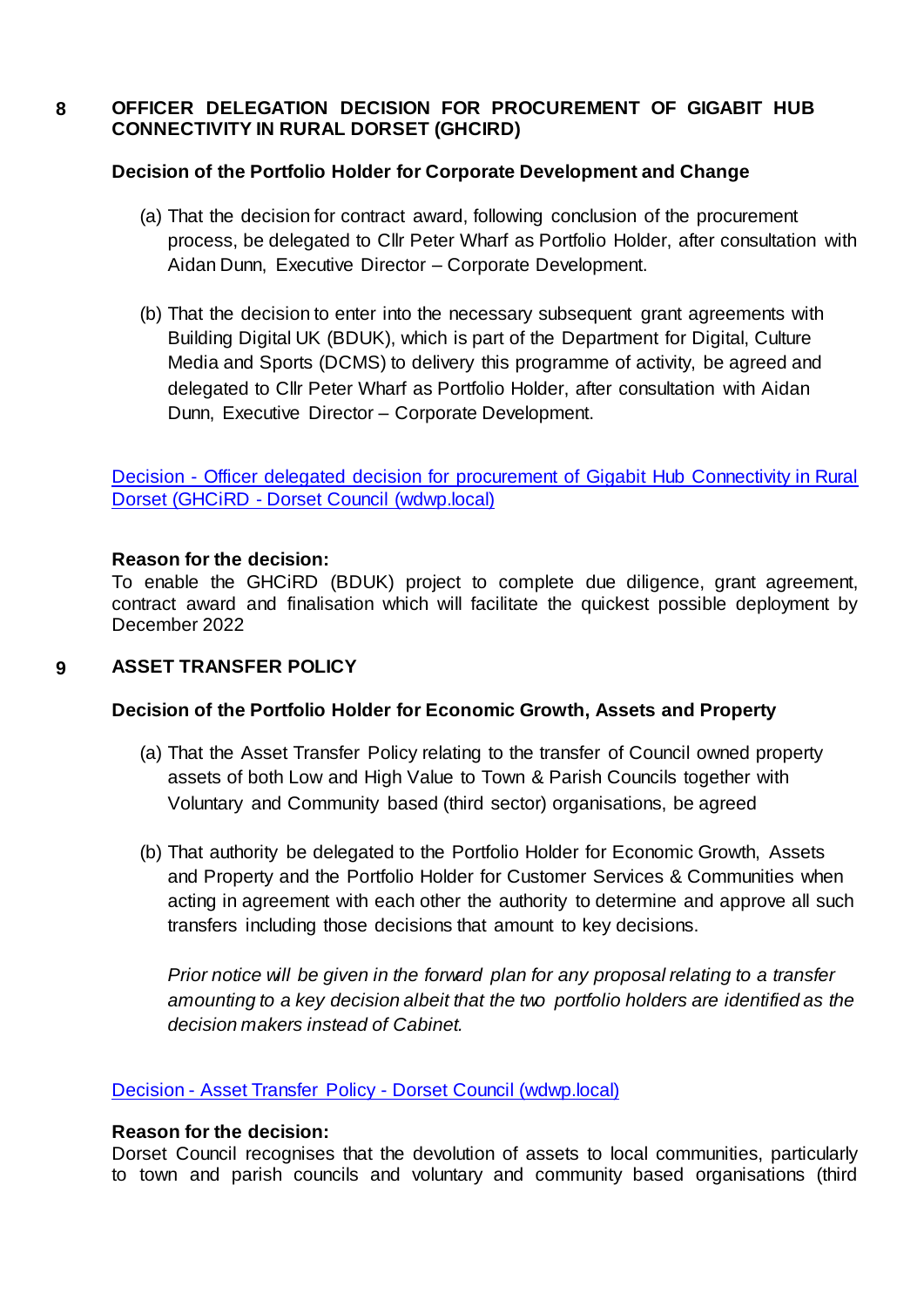sector) can make a significant contribution to enabling them to be stronger, more resilient and sustainable in order to support services within their local areas.

## **10 LOCAL DEVELOPMENT SCHEME UPDATE**

### **Decision of the Portfolio Holder for Planning**

- (a) That the revised timetable for the production of the Dorset Council Local Plan within the Local Development Scheme, be acknowledged and
- (b) This would come into effect as of the date of this meeting.

### **Reason for the decision:**

To enable the publication of the updated Local Development Scheme to outline the revised timetable for the production of the Dorset Council Local Plan as required by section 15 of the Planning and Compulsory Purchase Act 2004 (as amended)

### **11 DORSET COUNCIL HOMELESSNESS & ROUGH SLEEPER STRATEGY**

- (a) That the adoption of the Homelessness and Rough Sleeping Strategy 2021 2026 2, be approved.
- (b) That authority be delegated to the Portfolio holder for Housing and Community Safety to make minor amendments to the strategy and action plan and any amendments necessary to reflect legislative change.

Decision - [Dorset Council Homelessness & Rough](http://do-modgov.wdwp.local/ieDecisionDetails.aspx?ID=664) Sleeping Strategy 2021 - 2026 - Dorset [Council \(wdwp.local\)](http://do-modgov.wdwp.local/ieDecisionDetails.aspx?ID=664)

### **Reason for the decision:**

To ensure Dorset Council has a legally compliant Homelessness and Rough Sleeping Strategy that meets our responsibility for tackling and preventing homelessness

# **12 SEND CAPITAL STRATEGY - BEAUCROFT SCHOOL EXPANSION**

### **Decision of the Portfolio Holder of Children, Education, Skills and Early Help**

- (a) Support the use of the former Wimborne First School site, in School Lane Wimborne, to increase the capacity of Beaucroft School to create additional specialist provision for Dorset children and young people with Special Educational Needs and Disabilities (SEND).
- (b) That the budget allocation as set out in Appendix 3 to enable the project to be delivered, be approved and authority be delegated to the Executive Director for People – Children to enter into a construction contract at the appropriate time, in line with an existing delegation, subject to the outcome of the formal consultation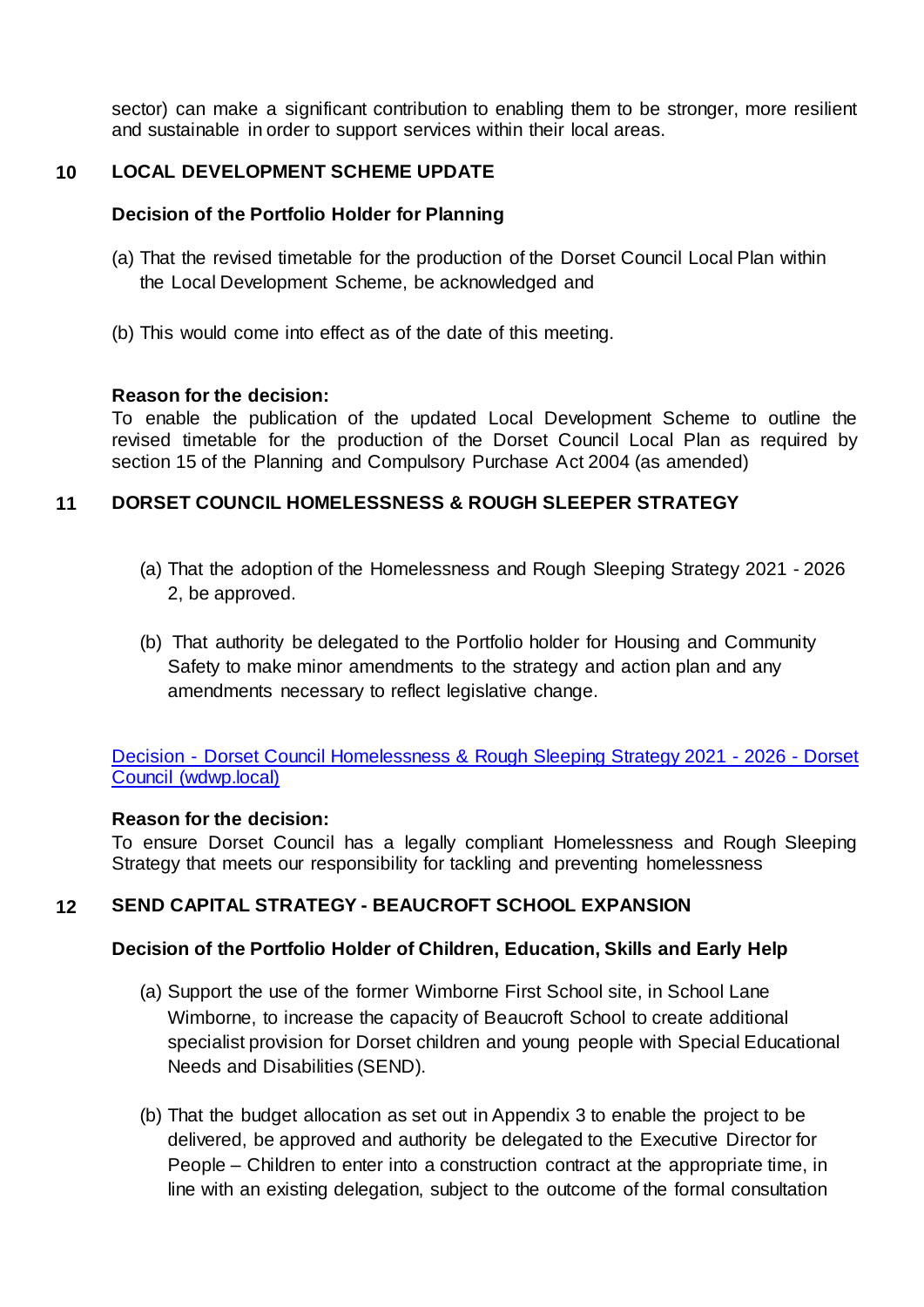process and provided the project is within the set budget level.

- (c) That the commencement of the required 4 week formal consultation period, in consultation with the Governors of Beaucroft School to formally expand the capacity of the Beaucroft Foundation School by more than 10% or 20 places, at the appropriate time, be agreed.
- (d) That a report will be brought back to Cabinet for a decision on the formal expansion of the school following the consultation process.
- (e) To lease the former Wimborne First School site to the Governors of Beaucroft School for use as post 16 provision on terms to be agreed by the Executive Director of Place, noting that further legal advice is being sought on this matter.

### Decision - [SEND Capital Strategy: Expansion of Beaucroft School -](http://do-modgov.wdwp.local/ieDecisionDetails.aspx?ID=667) Dorset Council [\(wdwp.local\)](http://do-modgov.wdwp.local/ieDecisionDetails.aspx?ID=667)

### **Reason for the decision:**

To support the delivery of this project as part of the Special Education Needs and Disabilities (SEND) Capital Strategy 2020 – 2025 which was approved by Dorset Council Cabinet at its meeting on 8th December 2020.

### **18 LAND SALES AND FUTURE PROCESS AT DORSET INNOVATION**

### **Decision of the Portfolio Holder for Economic Growth, Assets and Property**

- (a) That the leasehold transaction as set out in the report be approved
- (b) That authority be delegated to the Portfolio Holder for Economic Growth, Assets & Property after consultation with the Executive Director for Place responsibility for agreeing the final terms of the sale
- (c) That authority be delegated to the Portfolio Holder of Economic Growth, Assets & Property in consultation with Executive Director for Place, the authority to approve future land sales at Dorset Innovation Park up to a value of £2m.

Decision - [Land Sales and Future Process at Dorset Innovation Park -](http://do-modgov.wdwp.local/ieDecisionDetails.aspx?ID=668) Dorset Council [\(wdwp.local\)](http://do-modgov.wdwp.local/ieDecisionDetails.aspx?ID=668)

### **Reason for decision:**

To facilitate land sales on Dorset Innovation Park in order to bring significant third-party investment to the park through the development of new high technology engineering facilities, thereby, satisfying the Park's wider occupation policy and the Council's economic development aims.